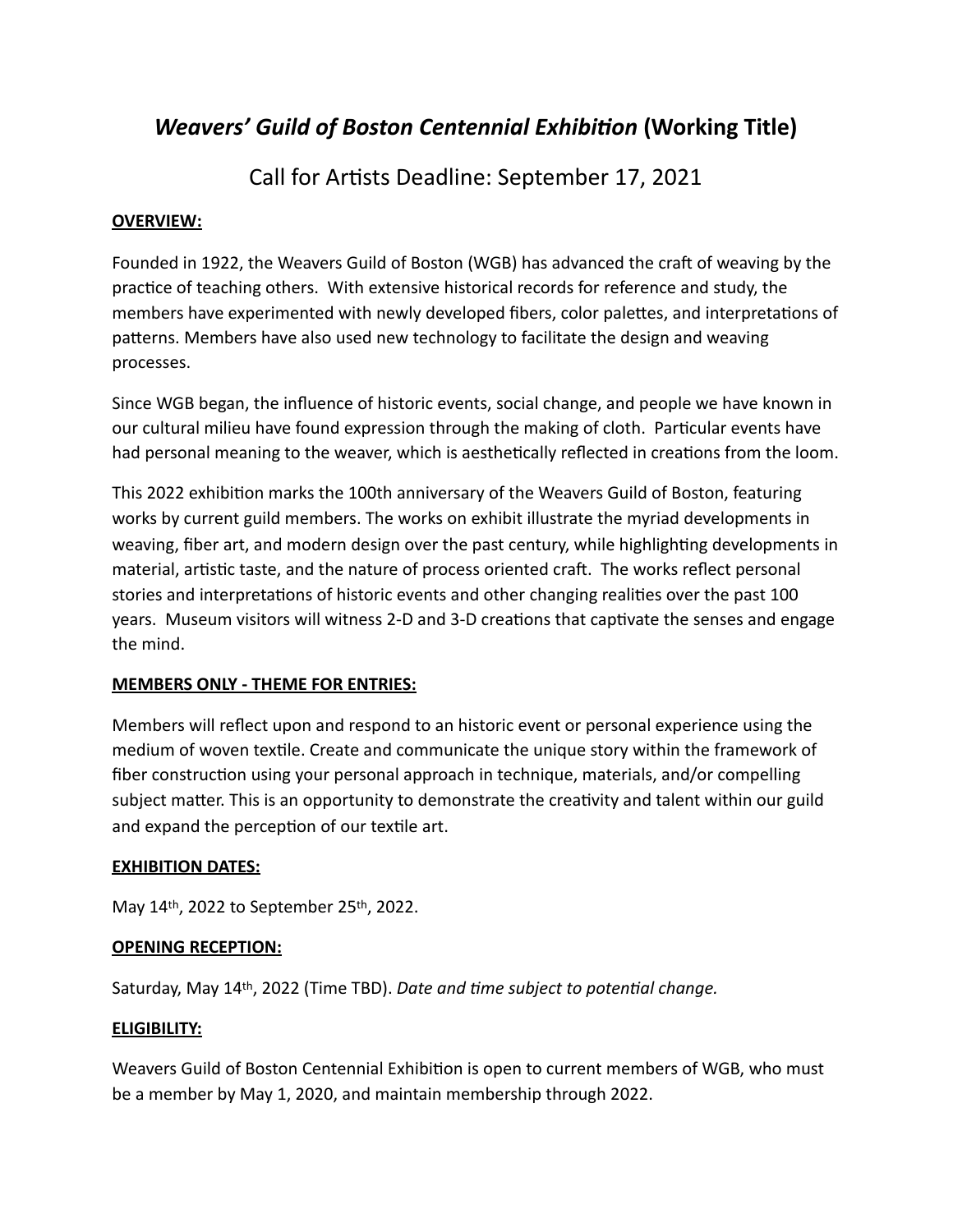#### **ENTRY FEE:**

There is no fee to enter this exhibition

#### **SELECTION GUIDELINES and PROCESS:**

Pieces will be selected for the *Weavers' Guild of Boston Centennial Exhibition* by Fuller Craft Museum curatorial staff and/or juror(s) in consultation with Fuller Craft Museum on Friday September 17, 2021, in which submissions will be viewed in person (place to be determined) and works will be selected for the exhibition.

Each artist may submit up to three  $(3)$  works – each of which must have been completed from January 1, 2017 to the present. Two dimensional, wall hung work must not exceed 60" X 60" (framing not included), while three dimensional work must not exceed 60" h x 48" l x 48" w. If work is planned to be hung from the ceiling, artists must contact Associate Curator Michael McMillan to see if her/his proposed work (whether one to be created, or already completed) can be accommodated in the exhibition gallery spaces. Submission does not guarantee acceptance. Each work submitted will be juried individually.

Notifications of acceptance will be made via email by September 29, 2021 at the latest. Accepted works must arrive ready to hang for the exhibition with proper hardware, and artists must indicate in their submissions any special installation needs.

#### **EXHIBITION NOTES:**

- WGB will coordinate and be responsible for travel expenses, materials and labor, and the transit of artist's work to/from Fuller Craft Museum at the beginning and end of the show.
- All work will be delivered to Fuller Craft Museum by WGB from Tuesday, April  $12<sup>th</sup>$ Friday, April 15<sup>th</sup>. Works must be packed in boxes, tubes, or in another secure manner as if ready to ship.
- Professional installation will be provided by Fuller Craft Museum. Care will be taken when handling and displaying all objects. Special requests for exhibition furniture and display armatures will be considered but not guaranteed, and should be indicated in any submission. All works must come with appropriate hanging hardware, and ready to install.
- While exhibited, all works will be insured by Fuller Craft Museum's insurance policy, unless the artist opts for their own coverage.